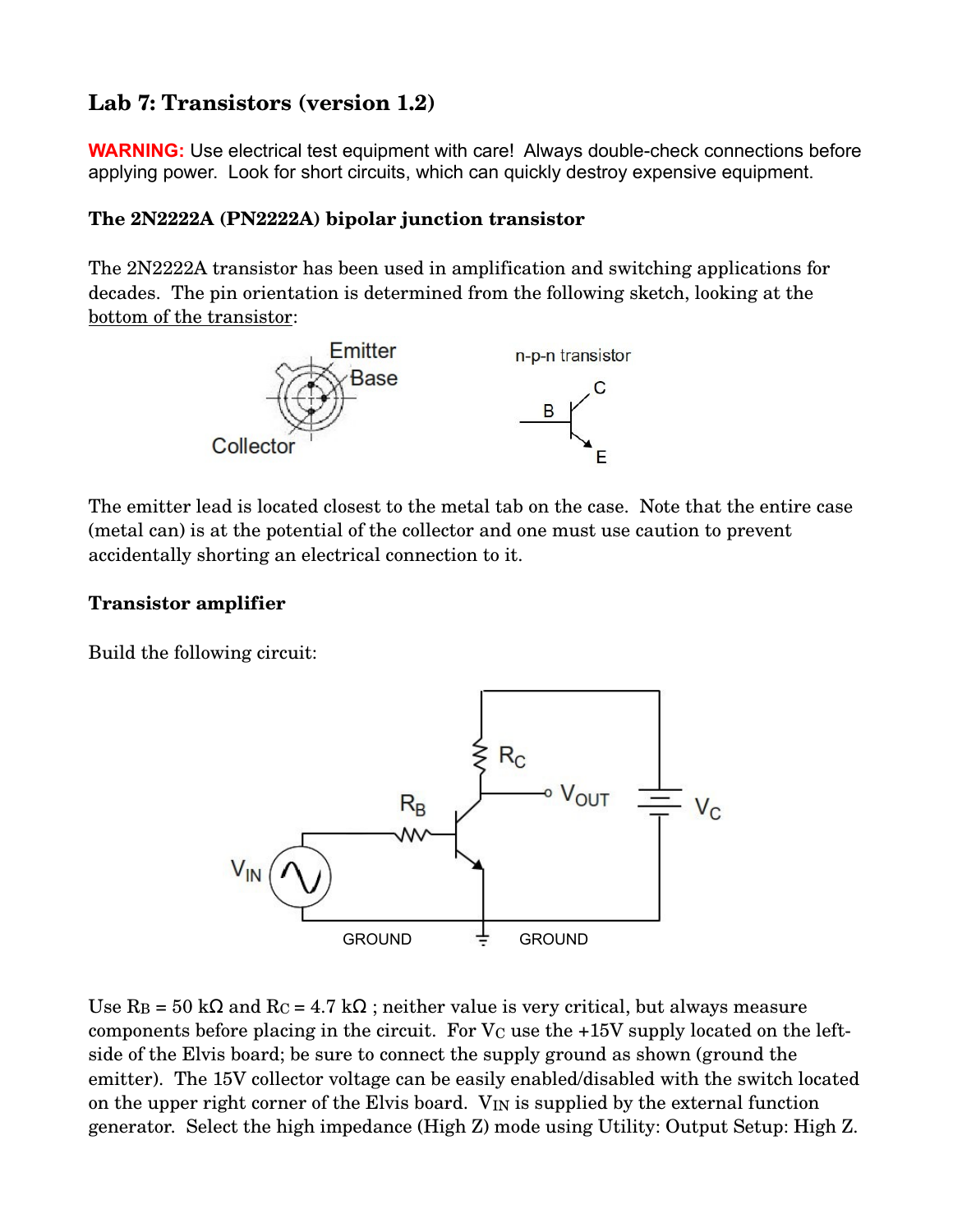Then press Done. Setup the function generator to produce a 1 kHz sine wave with 100  $mV$  p-p amplitude and a 1 V DC offset. Monitor the input signal on CH 1 of the external oscilloscope (use BNC T-connector if desired) and display V<sub>OUT</sub> on CH 2 using a scope probe. Set both channels on AC coupling.

Measure the gain of this amplifier, which is the ratio  $V_{\text{OUT}}/V_{\text{IN}}$ . Also measure the phase of the two signals. Switch CH 2 to DC coupling and verify the presence of a DC offset signal on the collector. Now add a capacitor  $C = 100$  nF (not critical) in series as indicated below and show that it removes the DC offset; CH 2 signal should be essentially unchanged with AC and DC coupling.



Next set the offset voltage on the function generator to zero and observe what happens. Explain this behavior in the context of the diode experiments done in Lab 6. At this point, show the amplifier results (gain, phase, capacitive coupling, base bias) to the instructor.

#### **Transistor switch**

Keep the circuit the same as above, except remove the output capacitor and connect  $V<sub>C</sub>$  to 5V DC on the Elvis board (be sure to disable power on the board when you are working on it). The function generator is configured to produce an alternating sequence of digital states Logic 0 and Logic 1 at a frequency of 1 kHz. Logic 0 is defined as < 200 mV and Logic 1 is  $> 2$  V. Set the output to be a Square Wave at 3 V p-p with a 1.5 V DC offset. Observe this signal on CH 1 with DC coupling and confirm the desired behavior (1 kHz sequence of 0's and 1's). Now power on the Elvis board and measure CH 2 with DC coupling. The signal should be inverted, i.e. the transistor switch should function as a logical NOT gate. Trigger the scope on the rising edge of CH 1 and measure the fall time of CH 2; you will need to expand the horizontal time base to get an accurate measurement. Try to measure the rise-time of CH 1.

Note: Rise- and fall-times of a signal transient are typically defined as the temporal separation of points at 0.1 and 0.9 of the signal maximum.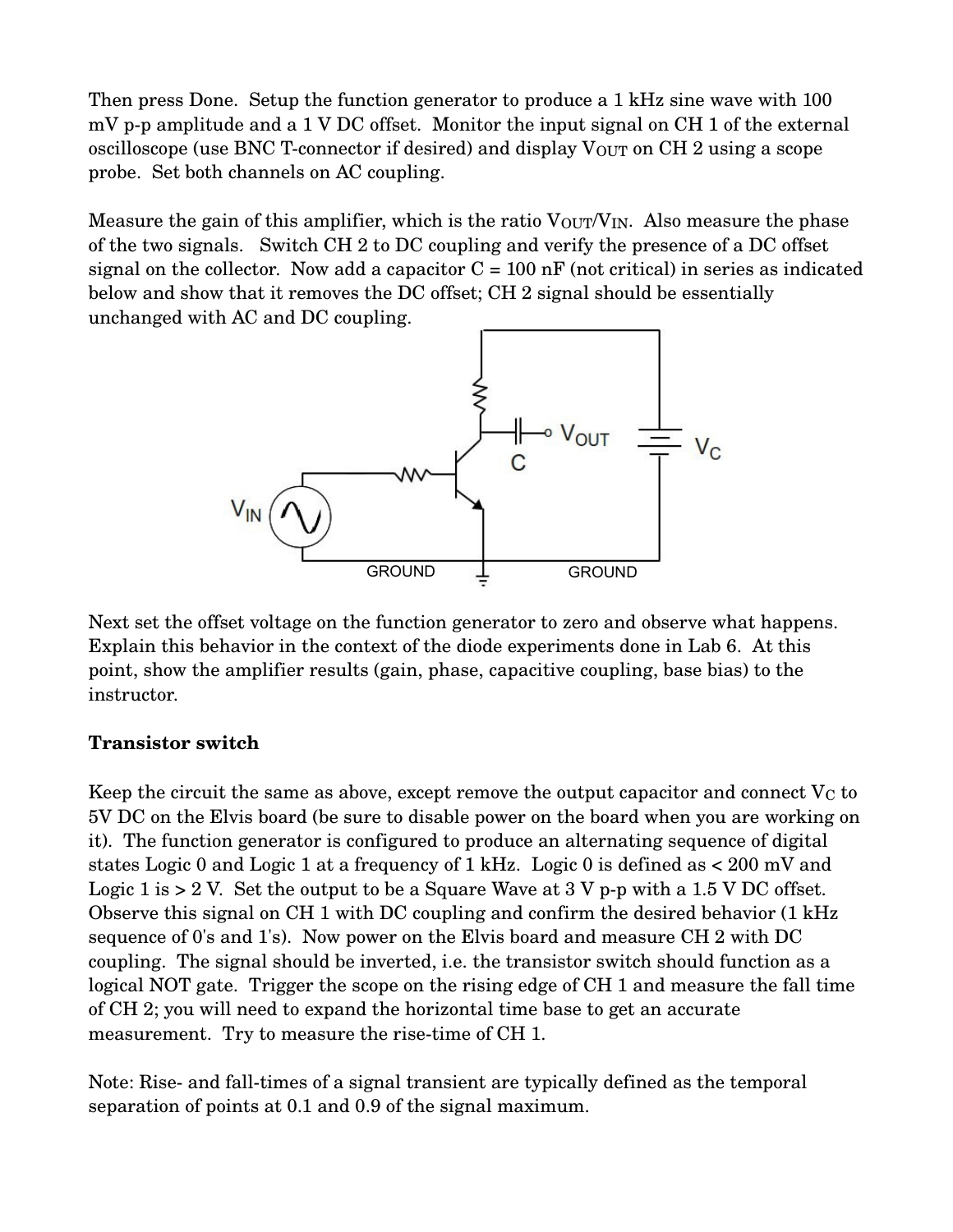

Turn off the Elvis board and add an identical transistor stage to the output of the first transistor as shown in the diagram above. Connect the CH 2 scope probe to the output of the second stage. Power on  $V_c = 5V$  and observe CH 1 and CH 2 on the scope (DC coupling). The second stage should undo the operation of the first, i.e. Vour should be the same waveform as  $V_{IN}$ . Two NOT gates in series will restore the input logic.

Show the results to the instructor. After doing this, turn off the scope and function generator as they will no longer be needed. Disconnect the signal generator from the input and remove the second NOT gate.

## **Boolean logic**

The Elvis board can be used to evaluate electronic logic gates. Start the NI Elvis Launcher program and enable the Digital Writer (Dig Out). Locate pin **DIO 0** on the upper right of the Elvis board and wire it to the input resistor  $(R_B)$ . You will likely need two long jumper wires to make the connection. Connect the single transistor output to one of the surface mount LEDs accessed on pins 35—42 on the right side of the board. When the LED is off it indicates Logic 0 and when illuminated it shows Logic 1. With the Elvis board powered on, run the Digital Writer continuously. Switch **DIO 0** from HI to LO and confirm the correct NOT gate logic with the LED.

Build and test the OR Gate as shown in the circuit diagram below. Using the HI and LO states of **DIO 0** and **DIO 1**, produce a Boolean logic table for all four possible combinations of input states and demonstrate circuit operation to the instructor.